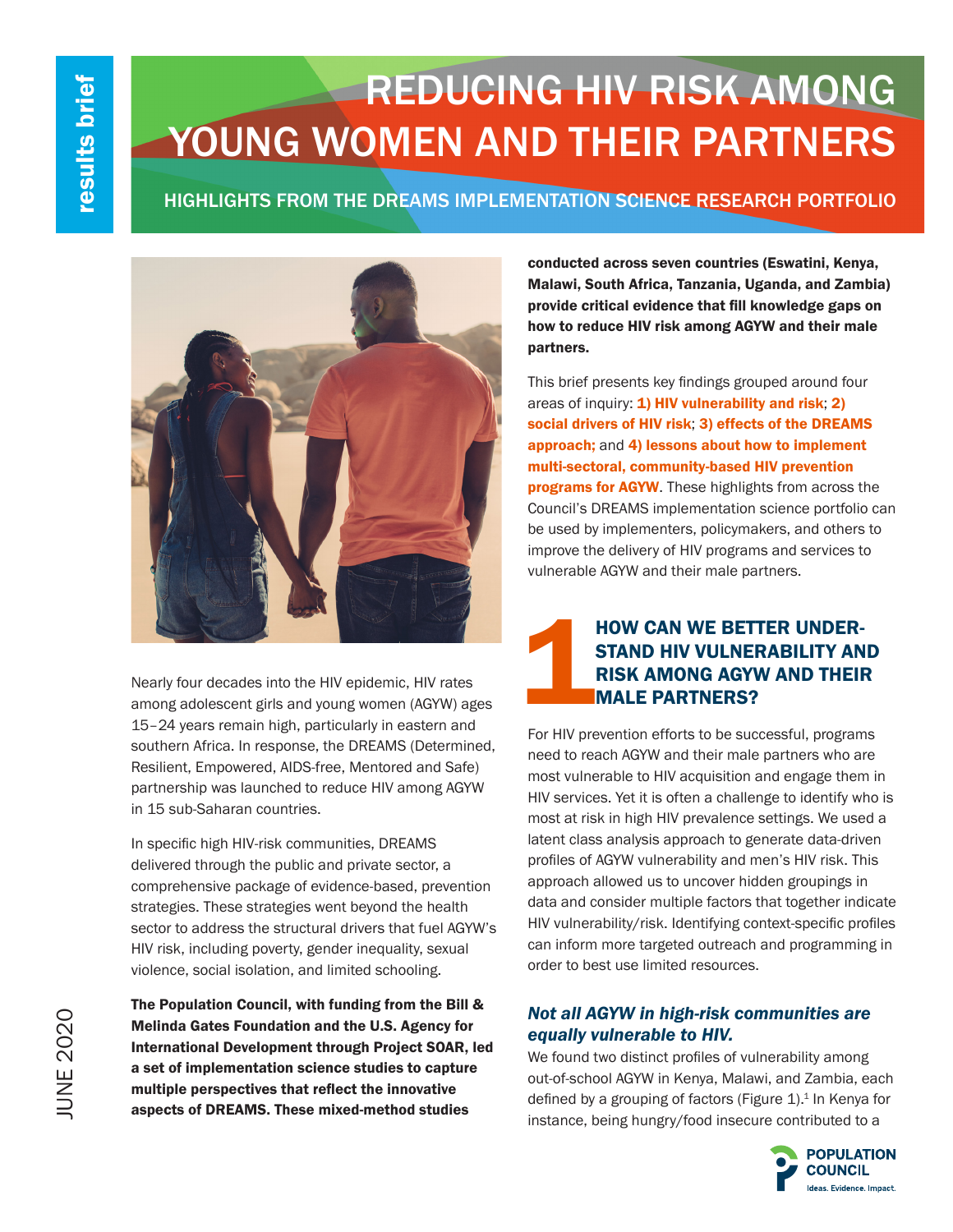#### Figure 1 Multiple characteristics synergistically define high HIV vulnerability for AGYW

|                                             | Kenya<br>$(n=1,014)$ | <b>Malawi</b><br>$(n=1.652)$ | Zambia<br>$(n=846)$ |
|---------------------------------------------|----------------------|------------------------------|---------------------|
| <b>Higher HIV</b><br>vulnerability          | 32%                  | 53%                          | 51%                 |
| <b>Moderate HH wealth</b>                   |                      |                              |                     |
| Lack of adult supervision                   |                      |                              |                     |
| Sometimes/often<br>hungry                   |                      |                              |                     |
| No comprehensive<br>knowledge of HIV        |                      |                              |                     |
| No comprehensive<br>knowledge of condoms    |                      |                              |                     |
| Lower support for<br>equitable gender norms |                      |                              |                     |

higher HIV vulnerability profile, whereas this was not the case in Malawi or Zambia. Lack of adult supervision was a contributing factor to high vulnerability in Kenya and Zambia. Across the three country contexts, having gender inequitable attitudes and no comprehensive knowledge about HIV were consistently associated with a higher vulnerability profile. Our analysis also confirmed that AGYW with higher vulnerability profiles were more likely to practice risky behaviors (e.g. no condom use, engage in transactional sex) and experience negative health outcomes (e.g. intimate partner violence).

# Figure 2 Risk profiles of men



# *Subgroups of men have distinct HIV risk profiles and should be targeted differently with programming.*

Much attention has been on intergenerational sex (i.e., sex between older men and AGYW) as a major driver of AGYW vulnerability, However we found that it's not just older men who have high HIV risk profiles. In informal settlements in South Africa, for example, a substantial proportion of younger men also had high HIV risk profiles, yet the risk profiles of older and younger men didn't look the same (Figure  $2$ ).<sup>2</sup> Men in the older high-risk group were more likely married/cohabiting, while also having multiple sexual partners who were on average much younger than themselves (by 8+ years). In comparison, younger men in the high-risk group were more likely unmarried, had multiple partners in the last year (5+ partners), and held inequitable gender views. We also found that men with higher risk HIV profiles were either less likely or no more likely to use HIV services than men with lower risk profiles.

# WHAT ARE SOME STRIKING INSIGHTS AROUND SOCIAL DRIVIOR HIV RISK AMONG AGYW AND THEIR MALE PARTNERS? SIGHTS AROUND SOCIAL DRIVERS OF HIV RISK AMONG AGYW AND THEIR MALE PARTNERS?

HIV vulnerability is situated at the nexus of multiple social and structural vulnerabilities- like inequitable

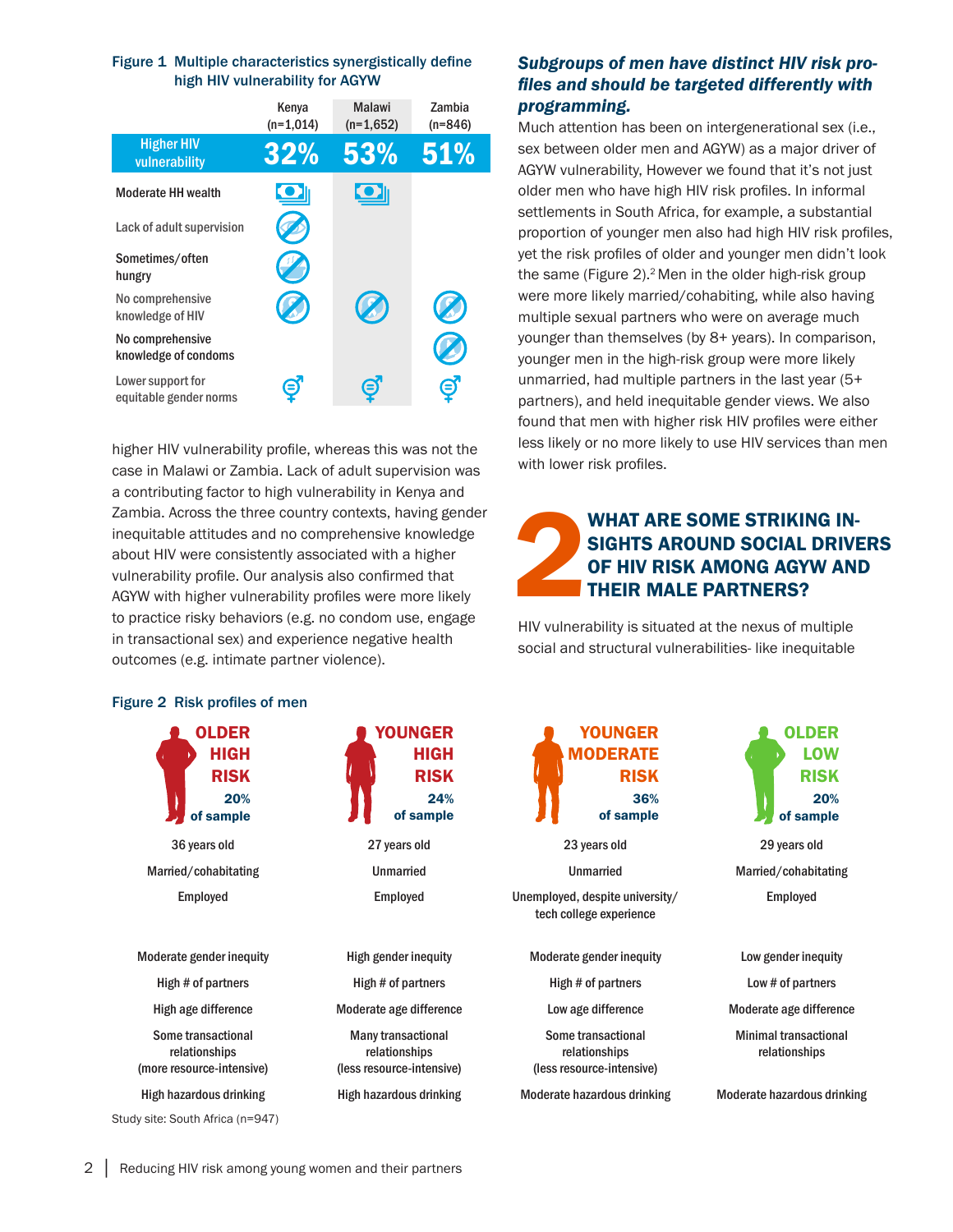gender norms, unequal relationship power and conflict, experience of trauma and violence, and limited access to economic resources. Yet these vulnerabilities often get insufficient attention and funding in HIV research and programs. Our studies with AGYW and with men highlight the importance of focusing on specific social drivers of risk as they may directly influence HIV vulnerability among AGYW. Our evidence supports the need for interventions that focus on couples, reduce risk during relationship transitions, and address provider stigma toward adolescent sexuality and gender norms around violence.

# *Relationships are often characterized by conflict, material transactions, transitions, and inequality.*

Men described having many types of partners over time, some concurrent and a mix of short- and longterm partners. They also described conflict and miscommunication with their main partner as a primary motivation for seeking additional partners (Figure 3).3 Many men noted that they intentionally sought young women because they are less likely to question a man's authority.

**S**<br>
older of<br>
and the<br>
freedor *The young girls are easy to handle psychologically as compared to the older ones. They are easy to play around with and they are not controlling, and they give freedom to the man to operate because she is busy in school or with domestic chores."* 

—Uganda, male, 32 years old

# *Older AGYW have less relationship power than younger AGYW.*

AGYW in Kenya reported low levels of power in their sexual relationships, in general, and particularly among older respondents (Figure 4). AGYW with more power in their relationships had lower odds of experiencing sexual and physical partner violence, higher odds of condom use at last sex, and higher odds of knowing about their partner's HIV status.4

#### Figure 4 Relationship power among AGWY



 $*$ p < 0.05



#### Figure 3 Common trajectories for multiple partnerships among men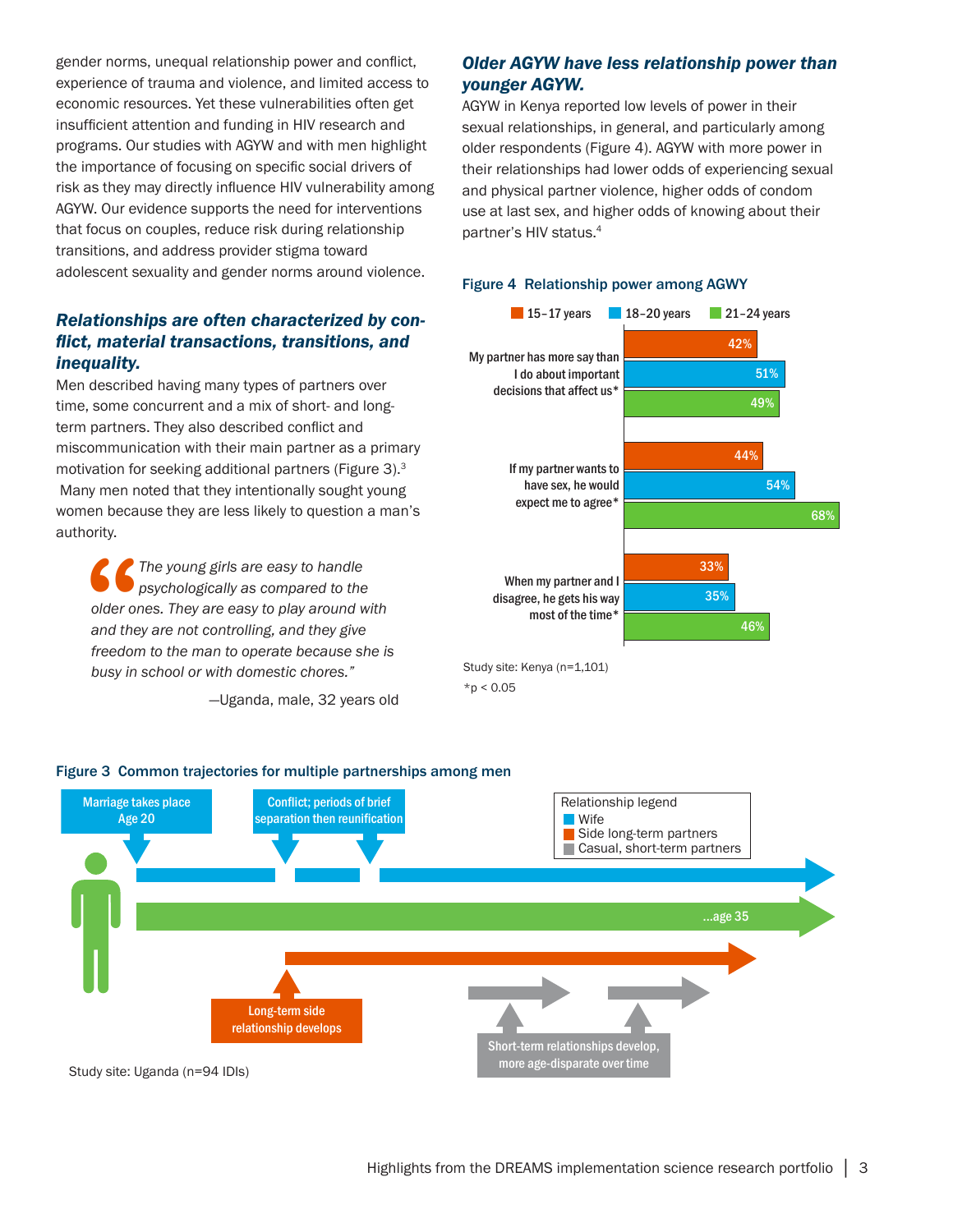# *Men's own experiences of violence are common and are strongly associated with HIV risk behaviors.*

We found that men in South Africa experienced or witnessed high levels of violence both during childhood and adulthood (Figure 5). In turn, these experiences were associated with HIV risk for themselves and their partners, such as having multiple sexual partners and inconsistent condom use.

#### Figure 5 Men's experiences with violence



Study site: South Africa (n=962); similar findings in Eswatini

# *Stigma inhibits AGYW's access to and use of pre-exposure prophlyaxis (PrEP).*

In Tanzania, AGYW and their parents, partners, health care providers, and policymakers agreed that AGYW need PrEP—an important technology to reduce HIV risk<sup>5</sup>—due to sociocultural circumstances (e.g. violence, inability to refuse or negotiate safe sex) that increase their HIV risk. Yet stigmatizing attitudes toward adolescent sexuality and concerns about an acceleration in risk behaviors due to PrEP availability were associated with lower willingness to prescribe PrEP among providers and less support among parents and policymakers (Table 1).

**66**<br>
"Ooh yo<br>
gonorri *Some of us are very critical and judgemental. We just judge someone, 'Ooh you came again? last time you had gonorrhea, did you do it again?'*

Service provider, age 32

#### Table 1 Factors associated with providers' UNWILLINGNESS to prescribe PrEP

|                                         | Adj. IRR <sup>†</sup><br>(95% CI) |
|-----------------------------------------|-----------------------------------|
| <b>Negative attitudes toward AGYW</b>   | 0.81                              |
| sexuality                               | $(0.66 - 0.99)^*$                 |
| Belief that PrEP will lead to increased | 0.89                              |
| risk behavior                           | $(0.79 - 0.99)^*$                 |

†Adjusted for provider demographics, prior PrEP knowledge, other facility factors (e.g., stockouts)  $*p<0.05$ 

# WHAT ARE THE EFFECTS OF<br>DREAMS' MULTI-SECTORAL,<br>MUNITY-BASED APPROACH IN PREVENTION? DREAMS' MULTI-SECTORAL, COM-MUNITY-BASED APPROACH TO HIV PREVENTION?

The DREAMS partnership brought a new lens to HIV prevention programming, one that extended beyond the health sector and outside the health facility. This comprehensive package of interventions implemented at-scale at each of the DREAMS sites offered a unique opportunity to understand the effects of this program and its approach. Employing both traditional and new data science techniques, our analyses unpacked program effects for AGYW and their male partners. Such careful and rigorous assessments of program efforts are needed to ensure that investments are accomplishing the desired results and that these results are sustained in the long-term.

# *High exposure to DREAMS interventions and significant shifts in knowledge, attitudes and HIV testing behaviors were found among AGYW.*

Across sites, AGYW had high-levels of engagement with the various DREAMS program components and felt that DREAMS has positively shifted their self-perception of risk, their behaviors, and ability to seek care (Figure 6).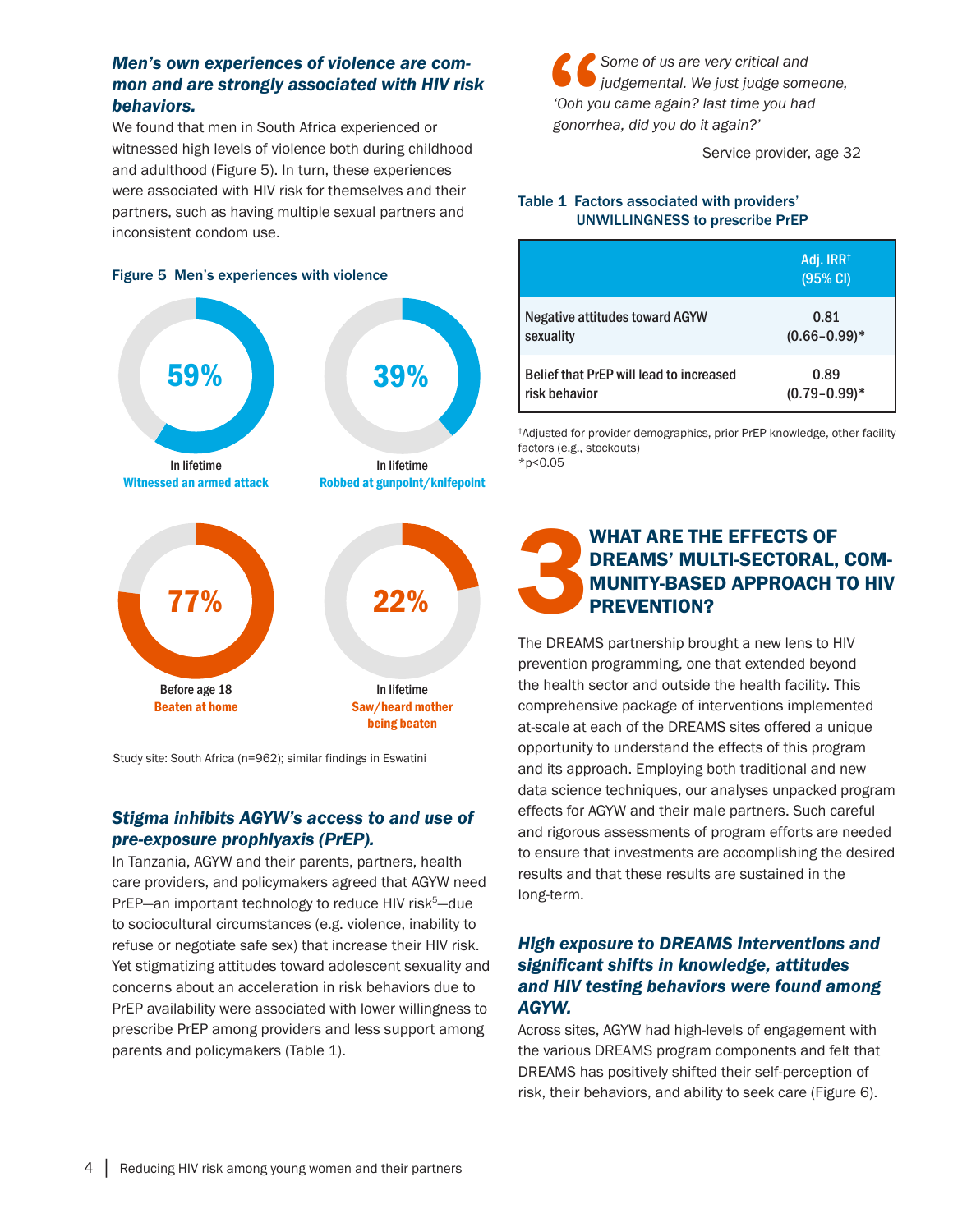**1** Now that I am aware of these issues<br>
surrounding the HIV virus and how<br>
it can be contracted or avoided that is why I<br>
stopped my old way of putting my life at risk<br>
because of my participation in the [GoGirls!] *Now that I am aware of these issues surrounding the HIV virus and how it can be contracted or avoided that is why I stopped my old way of putting my life at risk club….* 

—23 yr old, Zomba, Malawi

#### Figure 6 Significant improvements in HIV knowledge, self-efficacy, & HIV testing



\*\*\*p<0.001

Note: similar results in Kenya and Zambia

# *There were limited shifts in other HIV-related risk behaviors among AGYW. Yet, exposure to multiple program components may have influenced outcomes in the right direction.*

Looking across our study sites in three countries (Kenya, Malawi, and Zambia), only AGYW in Malawi reported a significant reduction in having two or more sexual partners, while consistent condom use was lower over time across all three settings, and transactional sex seemed to be increasing in both Zambia and Kenya. However, while consistent condom use decreased overall, Figure 7 shows that higher consistent condom use was found among adolescent girls who received key program interventions. Our analyses exploring associations between program exposure and HIV-related outcomes sheds light on the importance of layered programming (participants receiving multiple interventions

#### Figure 7 Consistent condom use increased among 15- to 19-year-olds who received DREAMS program components compared to those who did not, Zambia



simultaneously) in achieving program outcomes. For instance, the likelihood of consistent condom use increased from 33 percent to 57 percent among 15- to 19-year-olds who received economic support, completed the safe space/social asset building curriculum, and received educational support.

# *Male partners of AGYW enrolled in DREAMS benefited from interventions that addressed social and gender norms.*

The men who participated or were exposed to intervention content through their partner noted a number of benefits. Men cited improved couple communication and conflict resolution with their partners, reported a reduction or elimination of their side partners, and noted greater impetus to link to HIV services.

**66**<br> **Conger** *[My partner] and I now know how to communicate with each other...we no longer have arguments over simple things....*

—Male partner, Mukono, Uganda

**S**<br>
Have of<br>
women *The meeting taught me, as a person, to be safe, and practice self-control.... Have one partner [and] stop admiring other women....*

—Male partner, Sembabule, Uganda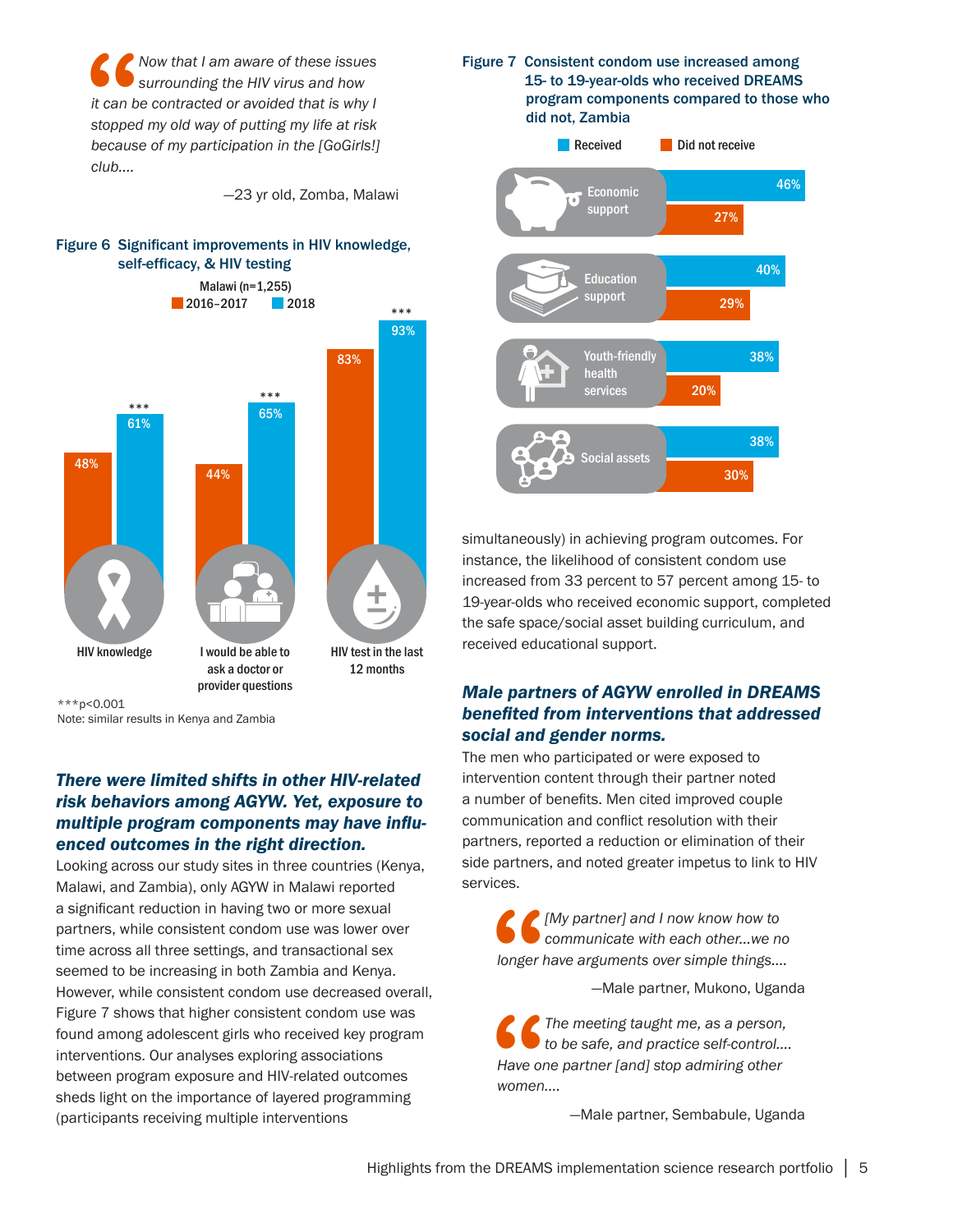# 4WHAT ARE WE LEARNING ABOUT HOW TO IMPLEMENT A MULTI-SECTORAL COMMUNITY-BASED HIV PREVENTION PROGRAM FOR AGYW?

DREAMS provided a unique opportunity to understand the strategies for and the challenges of implementing multi-sectoral programs in affected communities. Our findings show that DREAMS programming relied on the technical and organizational capacity of implementing partners to work in new ways.

# *Highly vulnerable AGYW were hard to reach.*

DREAMS implementing partners used a variety of screening tools to identify at-risk AGYW for enrollment into the DREAMS program. Early-on in DREAMS program implementation, we showed that DREAMS programs were able to recruit thousands of vulnerable AGYW (e.g., who came from vulnerable households/were orphans/ experienced violence). However, out-of-school and sexually active AGYW were not as well represented amongst the DREAMS program beneficiaries (Figure 8). These early insights enabled programmers to shift their efforts to ensure outreach to these very vulnerable groups.

**66**<br>bars, he<br>easiest<br>know th *As much as we would (like) to recruit them [AGYW] from the hotspots, the bars, health facilities, (and) door-to-door, the easiest point of recruit is schools because we know they are there.*

> —Management staff, DREAMS implementing partner, Zambia

# *Successful program implementation depends upon the quality of the mentors.*

Knowledgeable, empathetic, and available mentors were a key ingredient in recruiting and retaining AGYW in DREAMS programming. In fact, 92 percent of AGYW in Kenya, 86 percent in Malawi, and 86 percent in Zambia felt comfortable seeking advice or referral from a mentor.

**66**<br>commu<br>and I have t *I have mentored these girls, so I'm looked up to as a role model in the community, so it has really impacted me, and I have learned a lot from the girls that I have been mentoring...I never thought I would change these girls' lives or the way they think.... All this makes me happy, and (I) walk with my head up in the community.* 

—Mentor, Zambia

# *Approaches to retaining adolescent girls (AG) versus young women (YW) in the DREAMS programming requires an understanding of each group's needs and circumstances.*

AG and YW across Kenya, Malawi, and Zambia had dissimilar perceived benefits of DREAMS participation. AG were more receptive to building social networks and gaining knowledge, however YW were keen to access skills, training, and tangible resources or options to enhance their livelihood skills.

**S**<br>with me<br>profits exavings *In my opinion, I feel that for the people to be motivated we should be provided with money to start a business so that the profits can be deposited in a VSL [village savings and loan] they advised that we should* 



#### Figure 8 Comparison of DREAMS participant versus non-participant characteristics early in the program implementation to refine outreach efforts early in the prop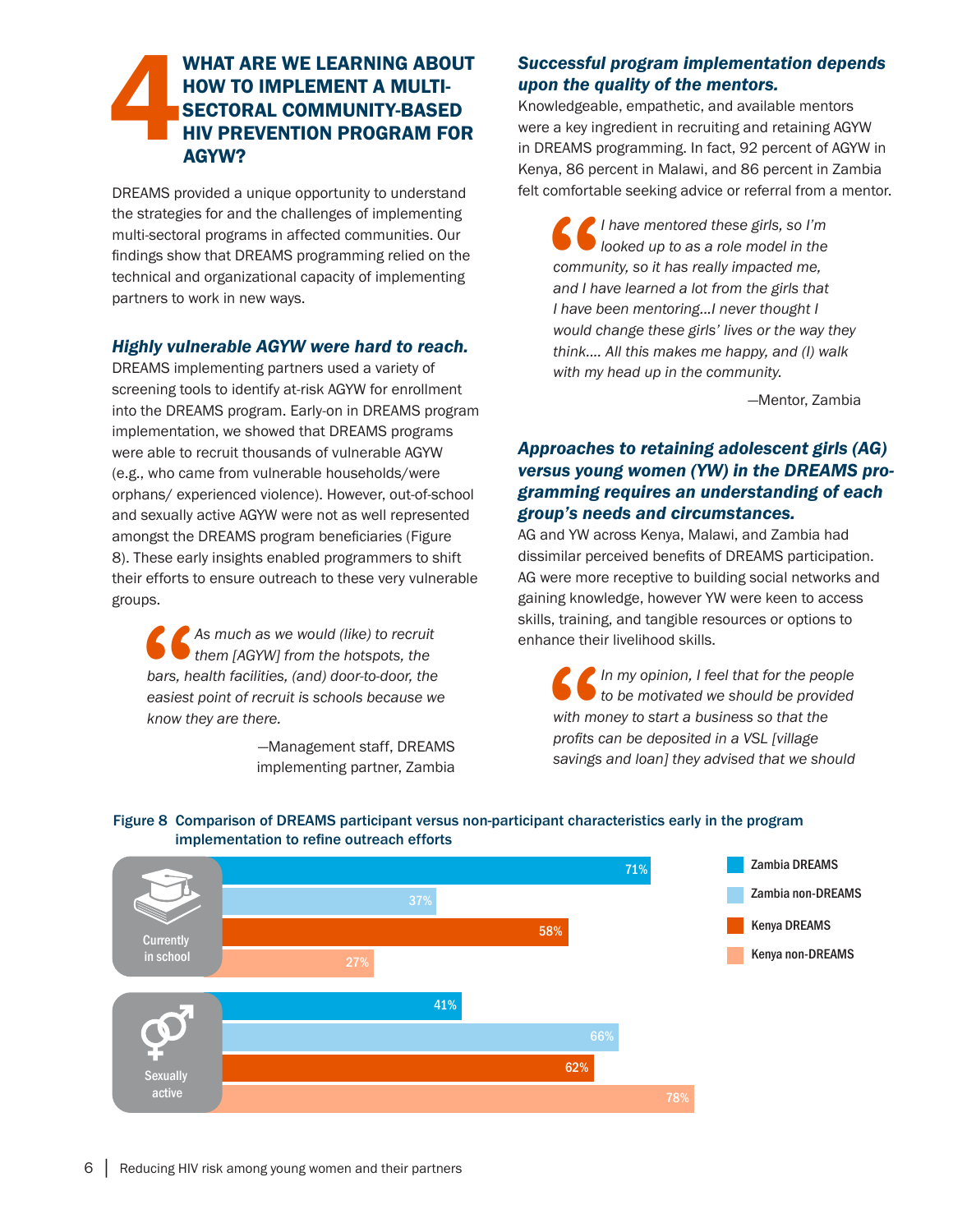*establish. At the moment the people are demotivated…and we don't know ways which we can encourage them…so in my opinion what is needed is money to established businesses.*

—DREAMS implementing partner, Malawi

# *Introduction of new biomedical technologies for AGYW requires an understanding of factors that influence demand and effective use, as well as provision of quality services.<sup>6</sup>*

In Tanzania we found that to foster PrEP uptake among AGYW, parents wanted strategies on how to counsel their daughters regarding HIV prevention, partners wanted to be included in decision-making around PrEP and to have access to the drug themselves, health care providers wanted institutional support and counseling tools to allow for this new workload and clientele, and AGYW wanted social support networks to help them effectively use PrEP

and product marketing that did not stigmatize them, their behaviors, or the product.

#### *Program implementers need support too.*

We found that DREAMS program implementers requested support with a number of technical skill sets, such as guidance for how to program for AGYW, how to reach marginalized groups, how to address HIV-related stigma, how to address power and gender dynamics and implement gender-transformative programming, and how to use data to guide programming. Furthermore, implementers needed new systems of communication, coordination, and management across organizations delivering various parts of the multi-component intervention packages.

**S**<br>pieces<br>their ov *At the beginning everyone was trying to figure out how you put the pieces together. Everyone was running with their own targets, but I think even at the* 



Figure 9 Introducing PrEP for AGYW requires multi-level considerations

Source: Mathur, Pilgrim, and Pulerwitz. 2016. "PrEP introduction for adolescent girls and young women," The Lancet HIV 3(9): e406–408. [doi: 10.1016/S2352-3018\(16\)30115-1](https://doi.org/10.1016/S2352-3018(16)30115-1)